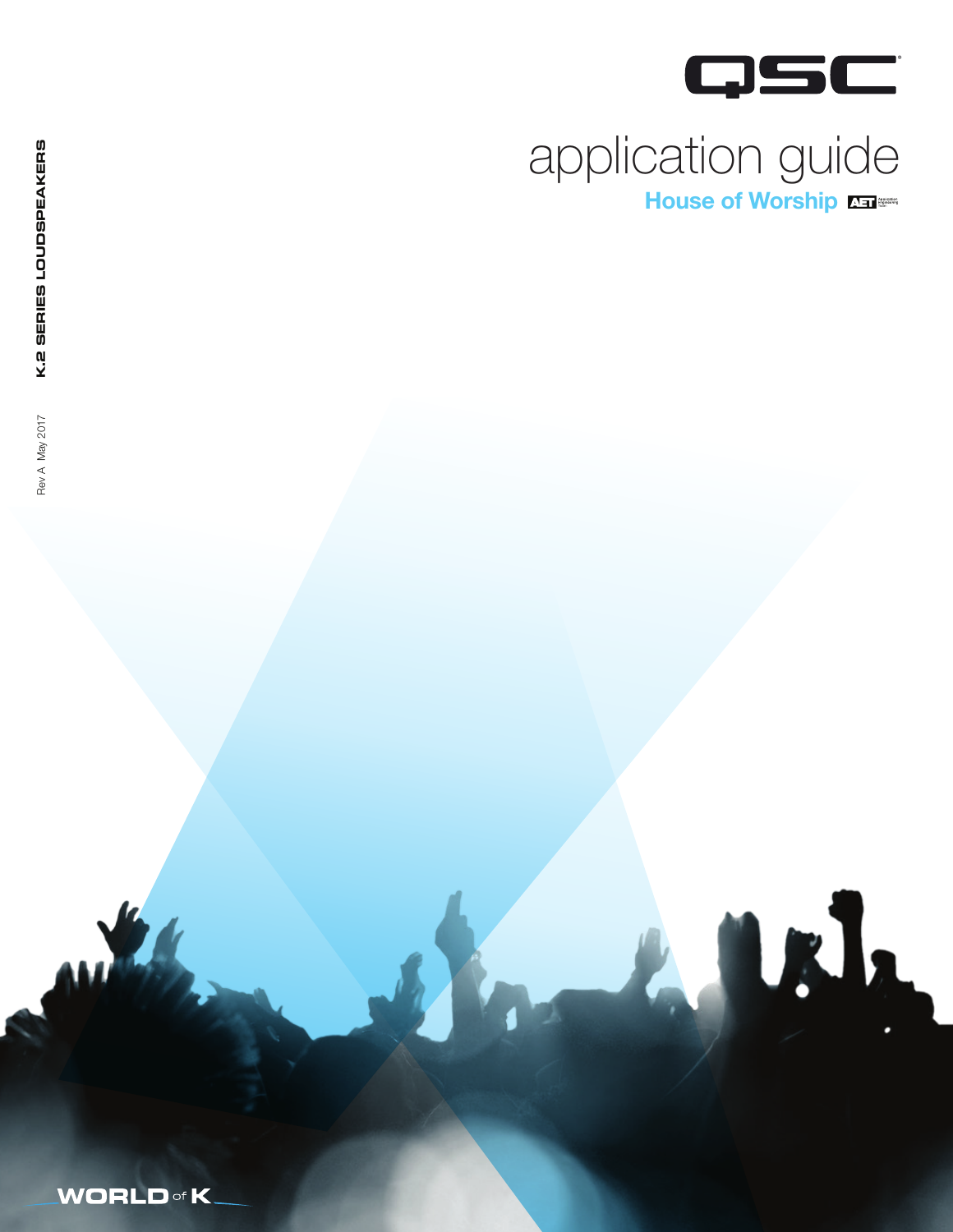**SINCE THEIR INTRODUCTION IN 2009, K FAMILY LOUDSPEAKERS HAVE BECOME THE GO-TO FAVORITE PRODUCT FOR PROFESSIONAL AUDIO USERS MORE THAN A MILLION TIMES OVER. CONTINUING THAT TRADITION, THE QSC K.2 SERIES IS QUITE SIMPLY THE "NEXT STANDARD" IN POWERED LOUDSPEAKERS.**

**THIS APPLICATION GUIDE IS DESIGNED TO OFFER YOU A FEW EXAMPLES OF HOW TO UTILIZE THE K.2 SERIES IN COMMON HOUSE OF WORSHIP SITUATIONS. WHILE EACH INDIVIDUAL OR GROUP'S NEEDS MAY VARY, THIS GUIDE SHOULD SERVE AS A GOOD STARTING POINT ON HOW TO CONFIGURE AND DEPLOY THESE PRODUCTS IN YOUR APPLICATION. THERE ARE ALSO MANY OTHER ASSETS AVAILABLE TO YOU ONLINE AT QSC.COM INCLUDING VIDEOS, TECHNICAL DOCUMENTS AND MORE TO HELP YOU GET THE MOST FROM YOUR QSC PURCHASE. WE HOPE YOU TAKE ADVANTAGE OF EVERYTHING AVAILABLE AND WISH YOU A MOST SUCCESSFUL AND ENJOYABLE EXPERIENCE WITH YOUR K.2 SERIES.**

**ONE FINAL NOTE: DON'T FORGET TO REGISTER YOUR K.2 SERIES ONLINE AT QSC.COM TO RECEIVE OUR FREE GLOBAL** 

**6-YEAR EXTENDED WARRANTY. WHILE YOU'LL PROBABLY NEVER USE IT, IT ADDS AN ADDITIONAL LEVEL OF CONFIDENCE THAT YOUR PURCHASE WILL**  BUT EXTENDED WARRANTY. WHILE YOU'LL PROBABLY NEVER OSE II, II<br>ADDS AN ADDITIONAL LEVEL OF CONFIDENCE THAT YOUR PURCHASE WILL<br>DELIVER LASTING PERFORMANCE NIGHT AFTER NIGHT, YEAR AFTER YEAR.

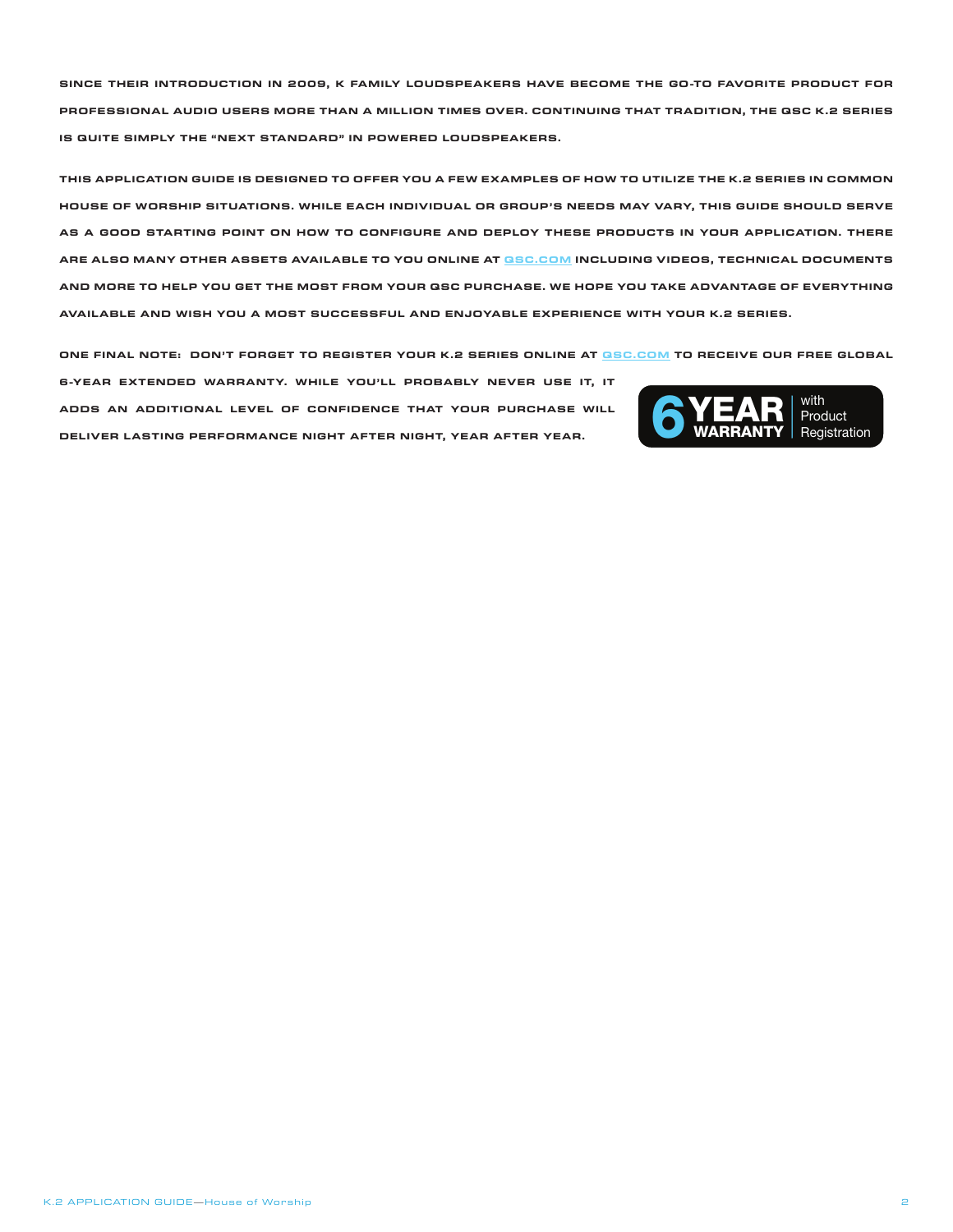### WHAT'S NEW

Let's look at the inputs on the K.2 loudspeakers. They're still somewhat familiar to the K user, but updated a bit. As with the original K series, Input A again can be mic or line level, but Input B now can be either a line level input or a high-Z one suitable for musical instruments that have passive magnetic or piezo pickups. That's right—the K.2 Series loudspeakers can be used as guitar or bass combo amp, and they won't load down the instrument like a regular mic or line input would. Input C is a stereosummed-to mono channel with a 3.5 mm stereo jack, suitable for playback from portable digital audio devices such as phones, MP3 players, etc.

The three inputs each have their own gain knob and get mixed down to provide signal for the digital signal processing (DSP) and class D amplification stages. A line-level summed output provides a means to send the mixed signal on to other loudspeakers or other devices.

The biggest advance is in the DSP capabilities of the K.2 loudspeakers. In addition to voicing and protection duties, the K.2 Series DSP offers an array of user-configurable parameters that include EQ, delay, and presets. Yes, presets.

### K.2 loudspeakers have 11 presets so you can

quickly dial in a collection of settings tailored to a certain application.

| <b>DEFAULT</b>                       | The standard voicing of the K.2 speaker                                                                                                                                                  |  |
|--------------------------------------|------------------------------------------------------------------------------------------------------------------------------------------------------------------------------------------|--|
| <sup>*</sup> LIVE                    | A voicing for live music reinforcement that lowers and balances frequencies that can be prone<br>to feedback in a live mix.                                                              |  |
| <b>LIVE BRIGHT</b>                   | A voicing for live music reinforcement that offers slightly more high end than the "Live" voicing.                                                                                       |  |
| <b>DANCE</b>                         | A voicing that focuses on high-end clarity and low end extension, primarily for Dance/Pop/Hip<br>Hop/etc music.                                                                          |  |
| <b><i><b>STAGE MONITOR 1</b></i></b> | A voicing for using a stage monitor with a microphone that lowers and balances frequencies<br>that can be prone to feedback in a monitor mix.                                            |  |
| <b>STAGE MONITOR 2</b>               | A voicing for using a stage monitor without a microphone (such as a drum or keyboard monitor)<br>that offers more low frequency extension than Stage Monitor 1.                          |  |
| * ACOUSTIC GUITAR/VOX                | A voicing for a vocal mic plugged into input A, and an acoustic guitar plugged into channel B<br>that lowers and balances frequencies prone to feedback between those two input sources. |  |
| * BASS AMP                           | A voicing optimized to provide performance similar to that of a combo bass amplifier.                                                                                                    |  |
| <b>HAND MIC</b>                      | A voicing that lowers and balances frequencies that can be prone to feedback with common<br>handheld dynamic microphones when used without a mixer.                                      |  |
| <b>HEAD MIC</b>                      | A voicing that lowers and balances frequencies that can be prone to feedback with common<br>headset microphones when used without a mixer.                                               |  |
| <b>STUDIO MON</b>                    | A voicing that provides a more balanced overall speaker response with deeper extension to be<br>used as a nearfield or studio monitor for mixing.                                        |  |

#### **\* PRESETS FEATURED IN THIS APP GUIDE**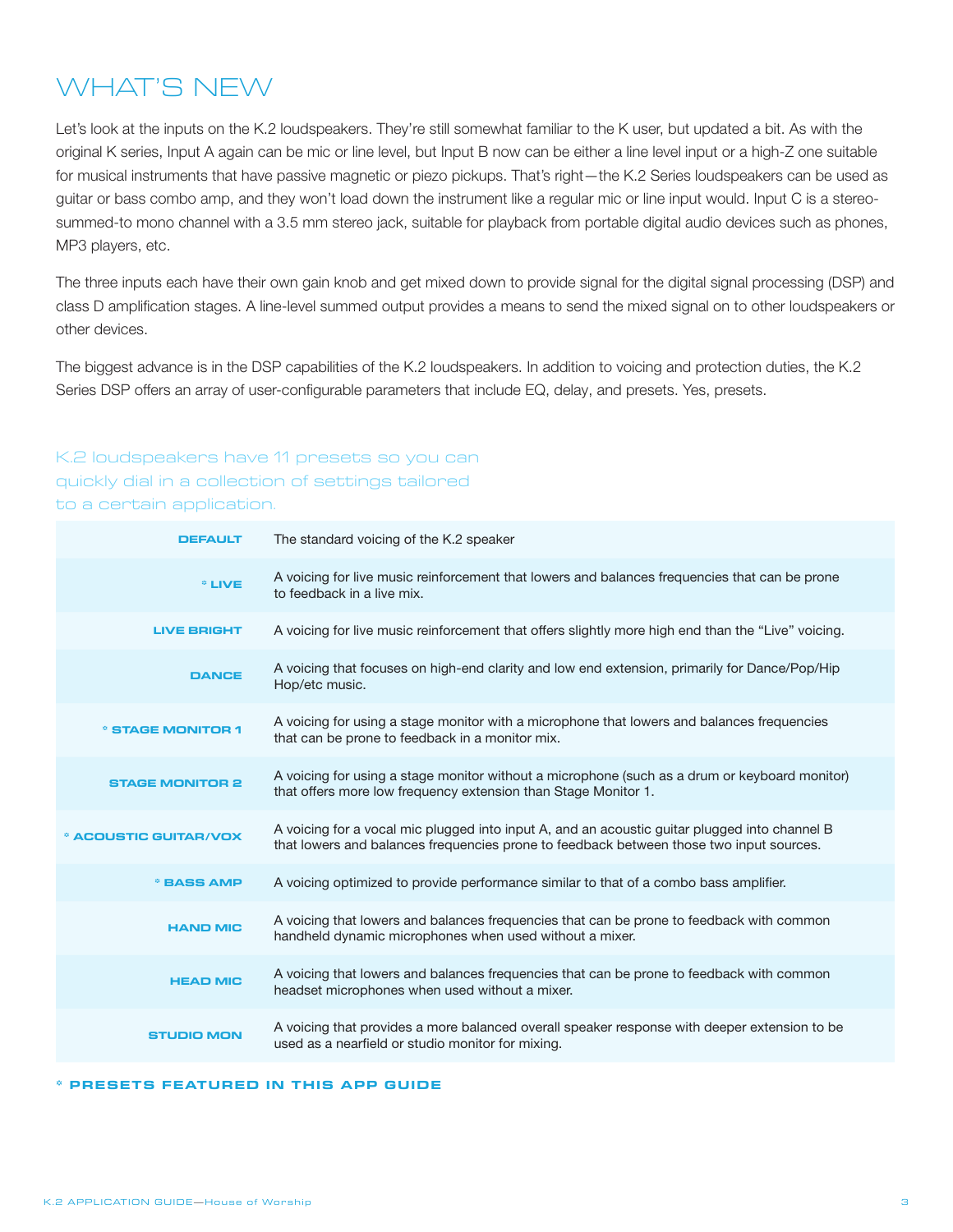The K.2 Series loudspeakers also offer four bands of user-adjustable EQ:

| <b>HIGH</b>     | 0 to $-6$ dB | $1 - 10$ kHz  | Shelving    |
|-----------------|--------------|---------------|-------------|
| EQ <sub>1</sub> | $0$ to -6 dB | 50 Hz-20 kHz  | $Q_{0.4-4}$ |
| EQ <sub>2</sub> | $0$ to -6 dB | 200 Hz-20 kHz | $Q$ 0.4-4   |
| LOW             | $0$ to -6 dB | 100-500 Hz    | Shelving    |

Up to 100 ms of delay.

80, 100, or 125 Hz high-pass filtering for use with a subwoofer.

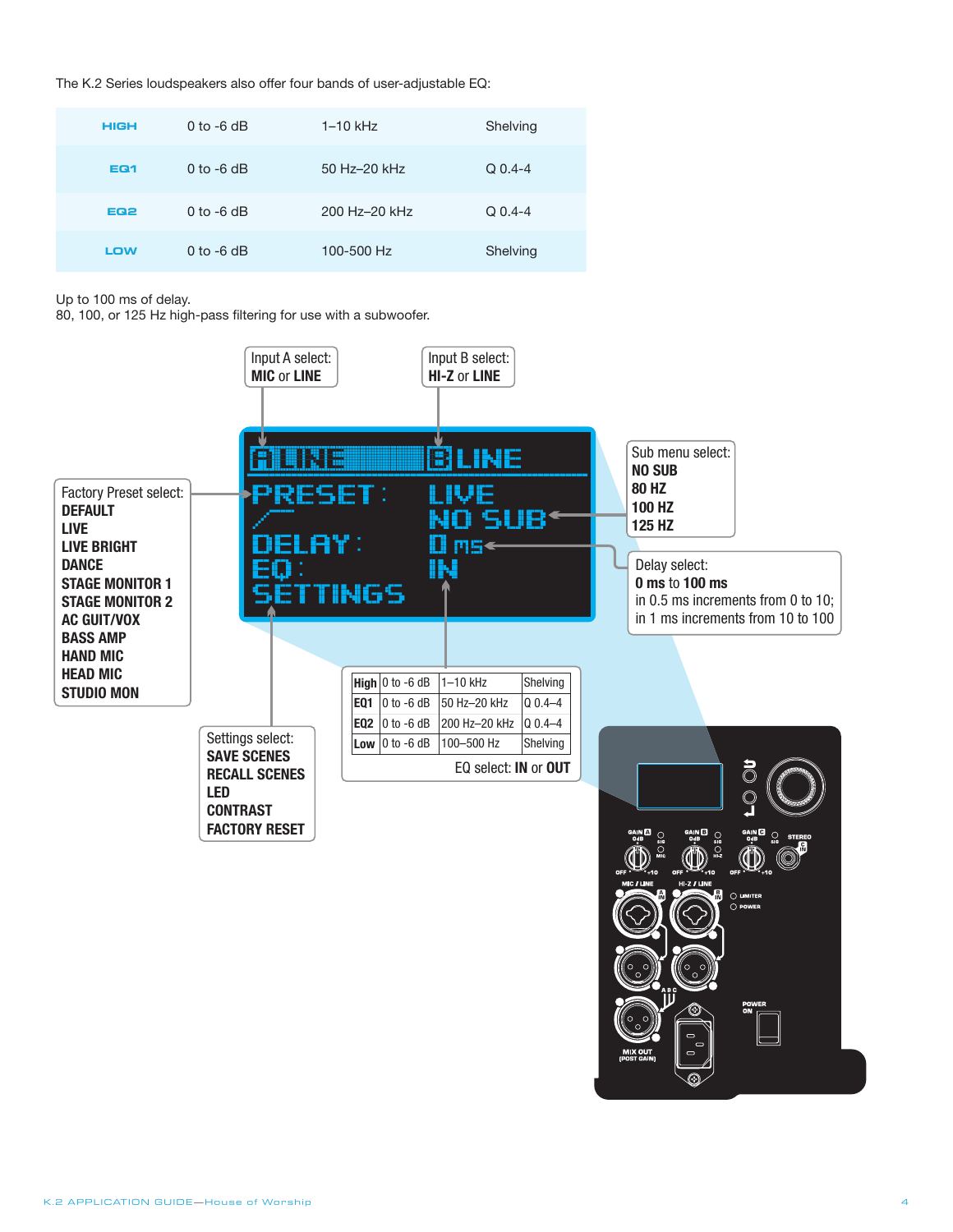# SOLO/DUO PRAISE LEADER

A singer and acoustic guitarist—either a solo musician or a duo—lead a praise team. A pair of K8.2 loudspeakers provide a wide coverage angle, and a K10.2 serves as a wedge monitor. The team uses the mixing capabilities of a K.2 Series loudspeaker to combine the vocal mic with the guitar; the Acoustic Guitar / Vox preset is specially tailored to using a vocal mic on Input A and an acoustic guitar pickup on Input B. The mixed signal from that loudspeaker also drives the second K8.2, and in turn its MIX OUT provides the feed to the monitor.



#### **TECH REQUIREMENTS:**

Vocal mic Acoustic guitar direct in

#### Mains:

One K8.2 loudspeaker [preset Acoustic Guitar / Vox; no sub] One K8.2 loudspeaker [preset Live; no sub]

#### Monitors:

One K10.2 loudspeaker [preset Stage Monitor 1]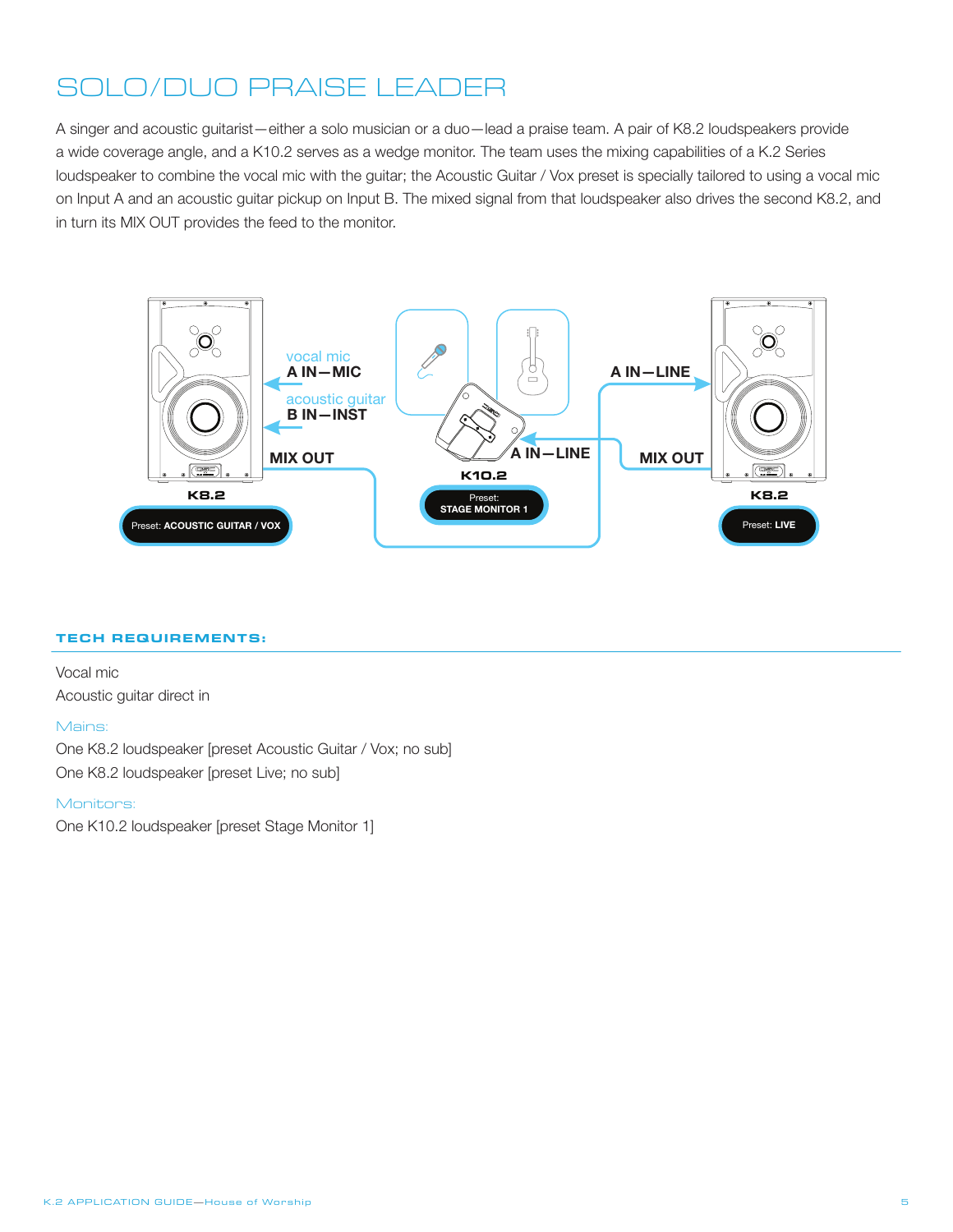### SMALL PRAISE BAND

Here's a four-piece praise band: acoustic guitar with vocal, bass with vocal, keyboards with vocal, and a miked drum kit. The main loudspeakers are a pair of K8.2 loudspeakers teamed up with a KS212C Cardioid Subwoofer. Four more K8.2 loudspeakers serve as floor wedge monitors, driven from the mixer's aux outputs. The bass player uses a K10.2 as a stage amp.



**TouchMix -16 ™**

#### **TECH REQUIREMENTS:**

Acoustic guitar (direct in) with vocal Bass (direct from bass amp) with vocal Keyboard (direct in) with vocal

#### Mains:

Two K10.2 loudspeakers [preset Live; Sub at 80 Hz] One KS212C Cardioid Subwoofer [low-pass filter at 80 Hz]

#### Monitors:

Two K8.2 loudspeakers [preset Stage Monitor 1] One K8.2 loudspeaker [preset Stage Monitor 2]

#### Backline:

One K10.2 loudspeaker [In B HI-Z; preset Bass Amp; Mix Out sent to mixer]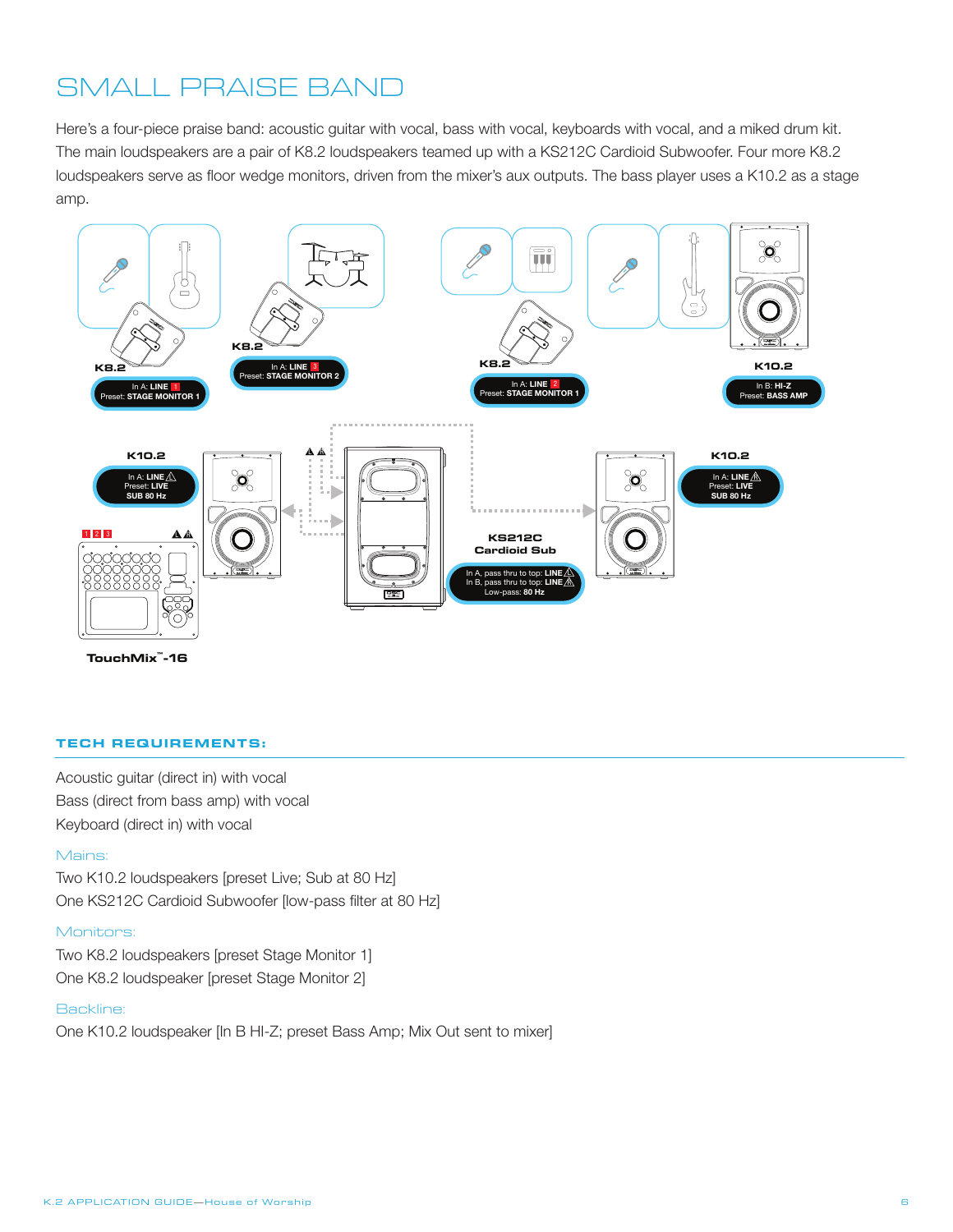# LARGE PRAISE BAND

This ensemble combines an instrumental quartet with a solo vocalist and a large vocal group. A common example of this would be a gospel choir. A pair of K12.2 mains are set up with two KS212C Cardioid Subwoofers. Five wedge monitors are K8.2 loudspeakers set to the Stage Monitor 1 preset, while the drummer has a K10.2 set to Stage Monitor 2. The bass player uses a K10.2 set to Bass Amp; its Mix Out sends a line-level bass signal to the main mixer.



#### **TECH REQUIREMENTS:**

Solo vocal mic; electric guitar (amp miked) with vocal; keyboard (direct in) with vocal; bass (direct from bass amp) with vocal; miked drums

Choir with two large-format condenser mics

#### Mains:

Two K128.2 loudspeakers [preset Live; sub 80 Hz] Two KS212C Cardioid Subwoofers [low-pass 80 Hz]

#### Monitors:

Five K8.2 loudspeakers [preset Stage Monitor 1] One K10.2 loudspeaker [preset Stage Monitor 2]

### Backline:

One K10.2 loudspeaker [In B HI-Z; preset Bass Amp; Mix Out sent to mixer]